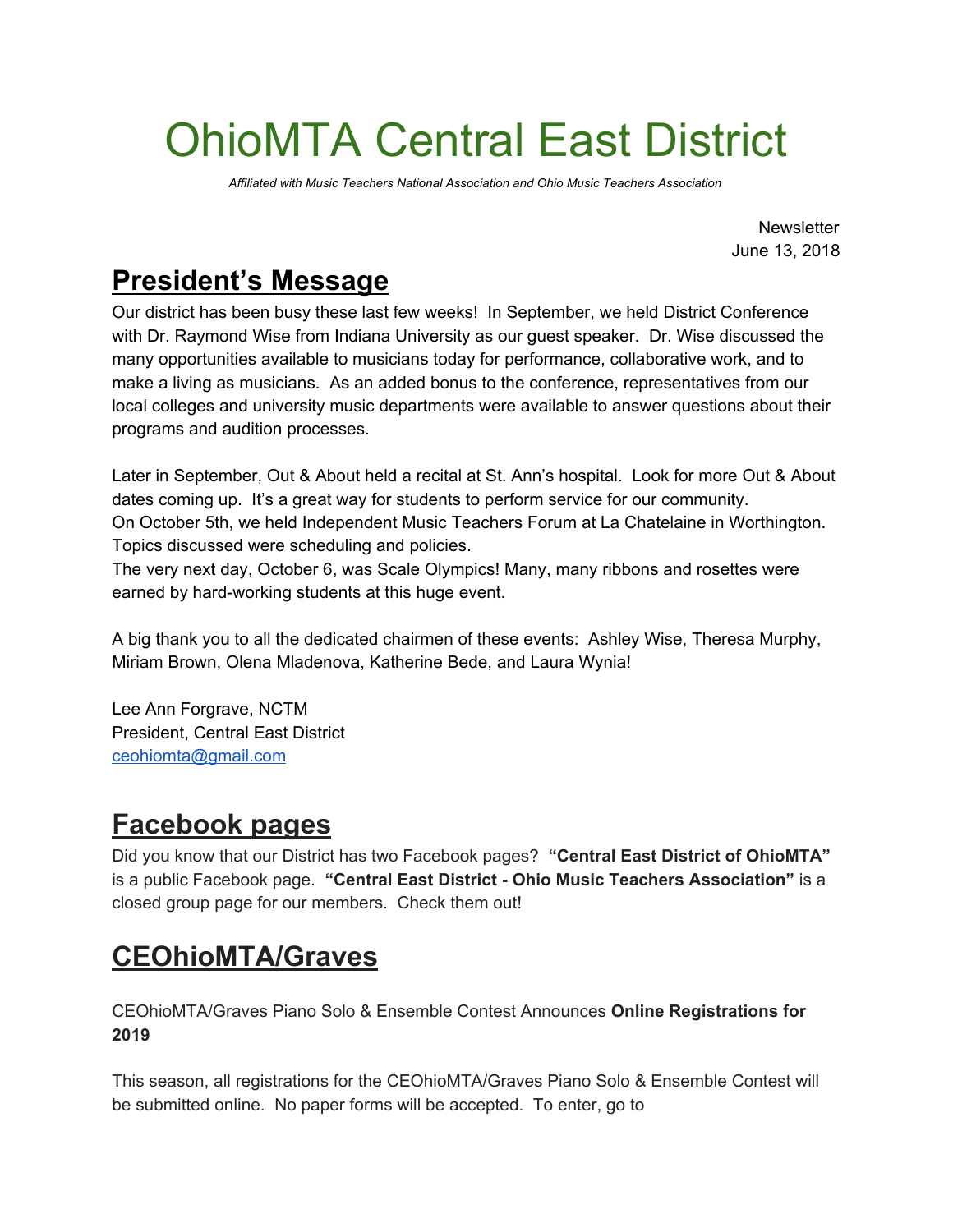<http://www.ceomta.org/student-events/ohiomtagraves-piano-solo-ensemble-contest> and scroll down to the link for Online Registration Form. Be sure to read everything on the form carefully for payment and signature instructions. Payment and parent, student, and teacher signatures will be sent via US Mail and postmarked by January 11, 2019.

Teachers are invited to "tryout" the registration form by submitting a "Test Registration" with made-up/fake information prior to December 1. Simply click on the link and fill out the form. Use "testing" as the first name of the student and fill out any other information that you wish. Submit the form and you should receive an automated a response. Teachers are advised to try this out ahead of time, especially if they are not familiar with online entry forms.

Questions should be directed to Laura Benson, flowben@hotmail.com.

~Laura Benson, NCTM Chairman, CEOhioMTA/Graves Piano Solo & Ensemble Contest

### **Grants for Professional Development**

From the chairman, Annette Suhovecky, NCTM

Congratulations to our 2018 grant recipient, **Melissa Robol**, for receiving grant money to help defer costs toward professional development.

Grants are awarded to teachers, both members and non-members, to aid in improving the applicant's teaching skills by attending a music seminar or workshop, studying with a master teacher or any other activity relevant to the improvement of teaching. Applications are due April 15<sup>th</sup> of each year. Please see Central East OhioMTA Membership Directory or [www.ceomta.org](http://www.ceomta.org/) for more information.

# **Certification**

Our colleague and friend **Janice Cahill** has recently been awarded national certification by Music Teachers National Association. We offer her hearty congratulations on this professional accomplishment! Here is information about her and the certification program:

Janice Cahill has been teaching piano for twenty years from her studio in her home on the far west side of Columbus. Though music was not her major area of focus, Janice studied piano with Nancy Brown at Southwest Baptist University in Missouri, while at the same time pursuing majors in Psychology and Religious Studies. For the last seven years she has studied piano privately, focusing on pedagogy and performance. It was this private study that gave Janice the confidence to pursue her national certification in piano.

Janice is a member of CEOMTA and has just begun her second term as recording secretary. She also enjoys working with area middle and high schools to serve as an accompanist for